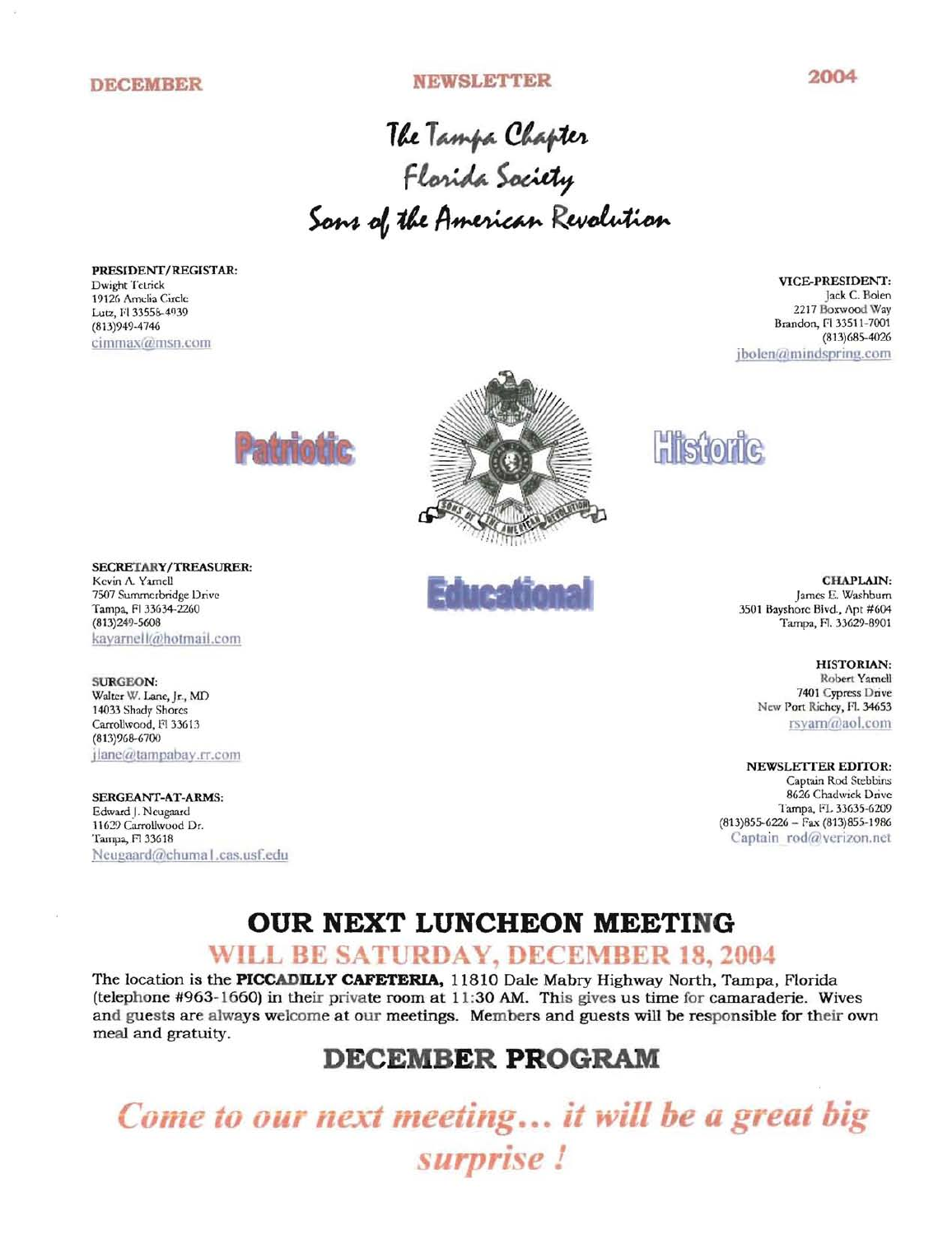# Minutes of the November 20, 2004 Meeting of the Tampa Chapter SAR

Minutes of the November 20, 2004 meeting of the Tampa Chapter SAR

President Tetrick called the meeting to order at 12:04. The President offered the invocation. Kevin Yarnell led the pledge to the flag and Jack Bolen the pledge to the SAR.

Members present: Dwight Tetrick, Allen Bell, Marty Miller, Jack Bolen, Ed Neugaard, Jim Washburn, and Kevin Yarnell.

Welcome guests: Janett Tetrick, June Bolen, Billie Washburn, Duty Officer Teresa Rey, Captain Tharpe, Bill Nealy (Mr. Nealy's father was a l3 year old 'horse bolder' in the Civil War.)

The SAR membership approved the minutes ofthe October meeting as published in the newsletter with one correction, Dwight Tetrick should have been listed as the registrar in the slate ofofficers printed.

The secretary gave an update on the dues collected so far. Thirteen members have renewed as ofthis date.

The treasurer reported a current balance of \$2,048.52.

The registrar gave an update on the status of new members and supplemental applications.

The president reported on the status of the Liberty Tree. The current plans are for the tree to be in Al Lopez Park and the presentation to be done in January. We are awaiting word from the Mayor's office about the date.

The president asked for nominations from the floor. None were given. Elections were to be held this month but with only 6 members present a quorum was not achieved and so the elections were postponed until December.

Elected Positions:

Jack Bolen Vice President Ed Neugaard<br>Secretary / Treasurer Kevin Yarnell Secretary / Treasurer Newsletter Editor Rodney Stebbins, Sr.

Appointed Positions:

| Chaplain                    | Jim Washburn      |  |
|-----------------------------|-------------------|--|
| Registrar                   | Dwight Tetrick    |  |
| Historian                   | Robert S. Yarnell |  |
| Sergeant at Arms Allen Bell |                   |  |
| Surgeon                     | Walter Lane, Jr.  |  |
| <b>Archives</b>             | Kevin Yarnell     |  |
| <b>CAR Liaison</b>          | Robert S. Yarnell |  |
| <b>DAR</b> Liaison          | Dwight Tetrick    |  |
| <b>Knight Essay Contest</b> | Kevin Yarnell     |  |
| Law Enforcement&            | Ed Neugaard       |  |
| Fire Safety                 |                   |  |
| <b>Liberty Tree</b>         | Dwight Tetrick    |  |
| Medals & Awards             | Dwight Tetrick    |  |
| Senior ROTC                 | Dwight Tetrick    |  |
| Junior ROTC                 | Kevin Yarnell     |  |

The meeting recessed for lunch.

The president reconvened the meeting. During the lunch Compatriot Jim Washburn arrived and so, with a quorum present, the group considered the election of officers. Jack Bolen moved that the slate be elected as presented by the nominating committee. A second was given and the motion was carried. Thus the new officers were elected.

President Tetrick then asked Jack Bolen to introduce the speaker. He introduced Teresa Rey who is a Duty Officer with the Florida Highway Patrol. She characterized her work as primarily one of officer safety in that she works communication between the officers and other personnel. Teresa gave some details on her work including some specific stories. The membership asked a number of questions, which allowed Ms. Rey to expand on her work.

Her supervisor, Captain Tharpe, then gave a brief overview of the way by which the communications centers are organized. The center in this area controls Hillsborough and several adjoining counties. Last month they handled 65,000 phone calls.

President Tetrick then presented Ms. Rey with the Law Enforcement Award.

The *50/50* drawing was won by Captain Tharpe. He gave his winnings to Teresa in honor of her award. The treasury was thus enriched by \$7.00.

The president reported on the death of George Schabaker. He sent a sympathy card on behalf of the chapter to his daughter and attended the military funeral at Bushnell. The secretary reminded the members that the chapter had a tradition of sending a \$10.00 donation to the Endowment Trust Fund in memory of deceased members. The membership agreed to do this in memory of Compatriot Schabaker.

President Tetrick led the recessional and Chaplain Washburn gave the benediction. The meeting adjourned at 1:29 pm. Respectfully submitted,

Kevin Yarnell, Chapter Secretary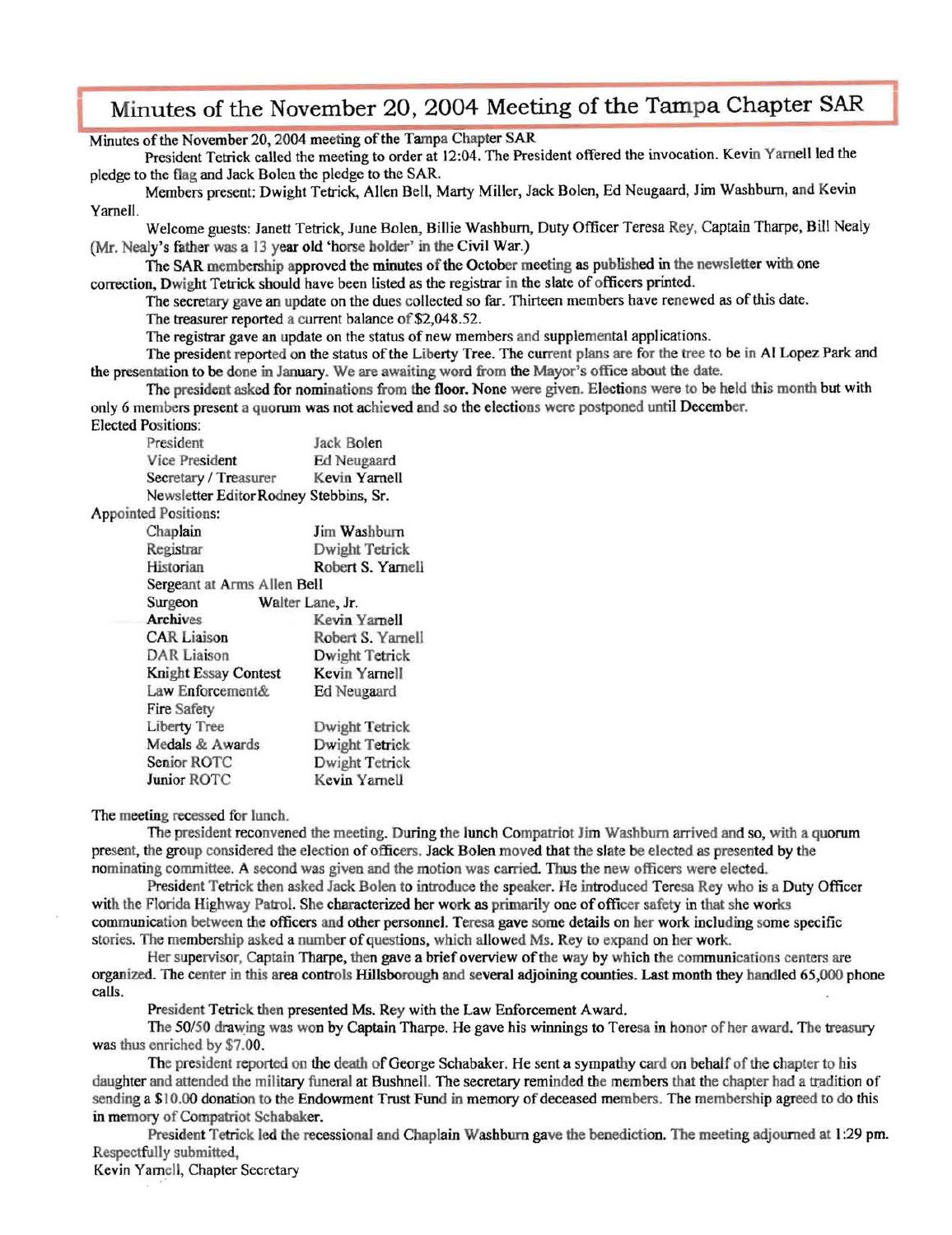#### Remember your 2005 Dues

*The dues for the coming year are the same as in previous years:* 

| \$25.00            |  |  |
|--------------------|--|--|
| \$20.00<br>\$10.00 |  |  |
|                    |  |  |
|                    |  |  |

We also ask our membership to consider an additional \$3.65 - a penny a day - which goes to the Endowment Trust Fund. The *interest from this fund is used to reimburse local chapters in their programs. The Tampa Chapter regularly receives money from the fund. Please send the dues in one check. made out to "Tampa SAn" (\$55.00 or* \$58.65) *and mail it to:* 

> *Kevin Yarnell 7507 Summerbrldge Drive,*  Tampa, *FL* 33634

The deadline is December 15<sup>cs</sup>

\*\*\*

#### *Chaplain James Washburn:*

*It is with a very heavy heart that we are to mention the loss of our Chaplain James Washburn. Jim was one of the founders of the Tampa Chapter and has been active for many years. We have lost a very good friend and our prayers go out for the family. The following is his obituary that was published in the TBO.com on December 8, 2004.* 

*"WASHBURN, James Edgar,* 86, *went to be wi1h his Lord December 3,2004. Billie Booth Washburn survives her husband 0/56 years; and nephews, George* Jv. *Taylor* 111 *(Anna) and William P. Taylor (Wanda); and several great-nieces and nephews. He was preceded in death by a brother, Douglas H. Washburn; and parents, Douglas Edgar and Elsie Holt Washburn. He was born in Catskill,* N. *Y., November* 24, 1918, *and reared in Hudson,* N. Y. *He served in the U.S. Army Signal Corp during World War* 11 *be/ore receiving his degree in business administration/rom Northeastern University*  Boston. He married Billie at her home in Tuscaloosa, Ala., and they came to Tampa in 1952. He was associated with Arthur *Young Accounting as a CPA and retired from Glaxco- Smith Kline. He was a member of the local chapter of the Sons of the American Revolution. For many years, he was treasurer 0/St. Mary's Episcopal Church and served on the vestry. He had a*  great love of jazz evidenced by his extensive record collection. A portion of the collection was donated to the Tampa Public Library. Family will receive friends following the Celebration of Life on Friday, December 10, at 4:15 *p.m. at Christ the* King Catholic Church Chapel, S. Dale Mabry Highway and Henderson Boulevard. A reception will follow in the social hall. *On December 11 at 10:30 a.m. his ashes will be entombed in the columbarium at St. Mary's Episcopal Church, 4311 San MigueL"* 

\*\*\*\*



*Tampa Chapter SAR President Dwight Tetrick presents the SAR Law Enforcement Award* 10 *Florida Highway Patrol Duty Officer Teresa Rey for her outstanding performance of duty. Officer Rey's supervisor FHP Captain Bo Tharpe was in attendance at the November 20<sup>th</sup> 2004 award presentation.*